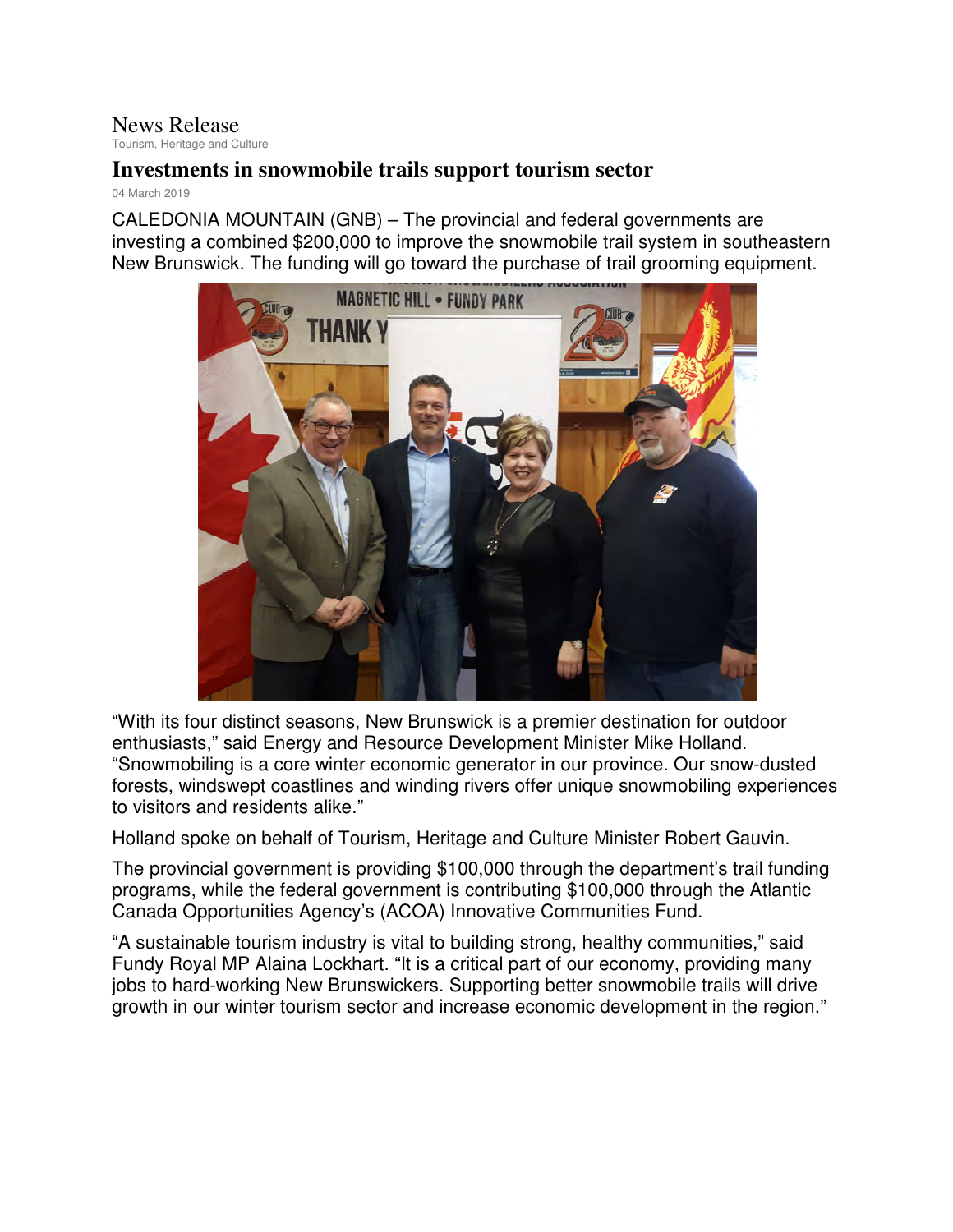Lockhart attended for federal Innovation, Science and Economic Development Minister Navdeep Bains, who is also the minister responsible for ACOA.



With over 8,000 kilometres of snowmobile trails, New Brunswick has become a popular winter tourism destination. Equipment upgrades and support for trail development are intended to promote economic development by enhancing snowmobilers' experiences and attracting new visitors.